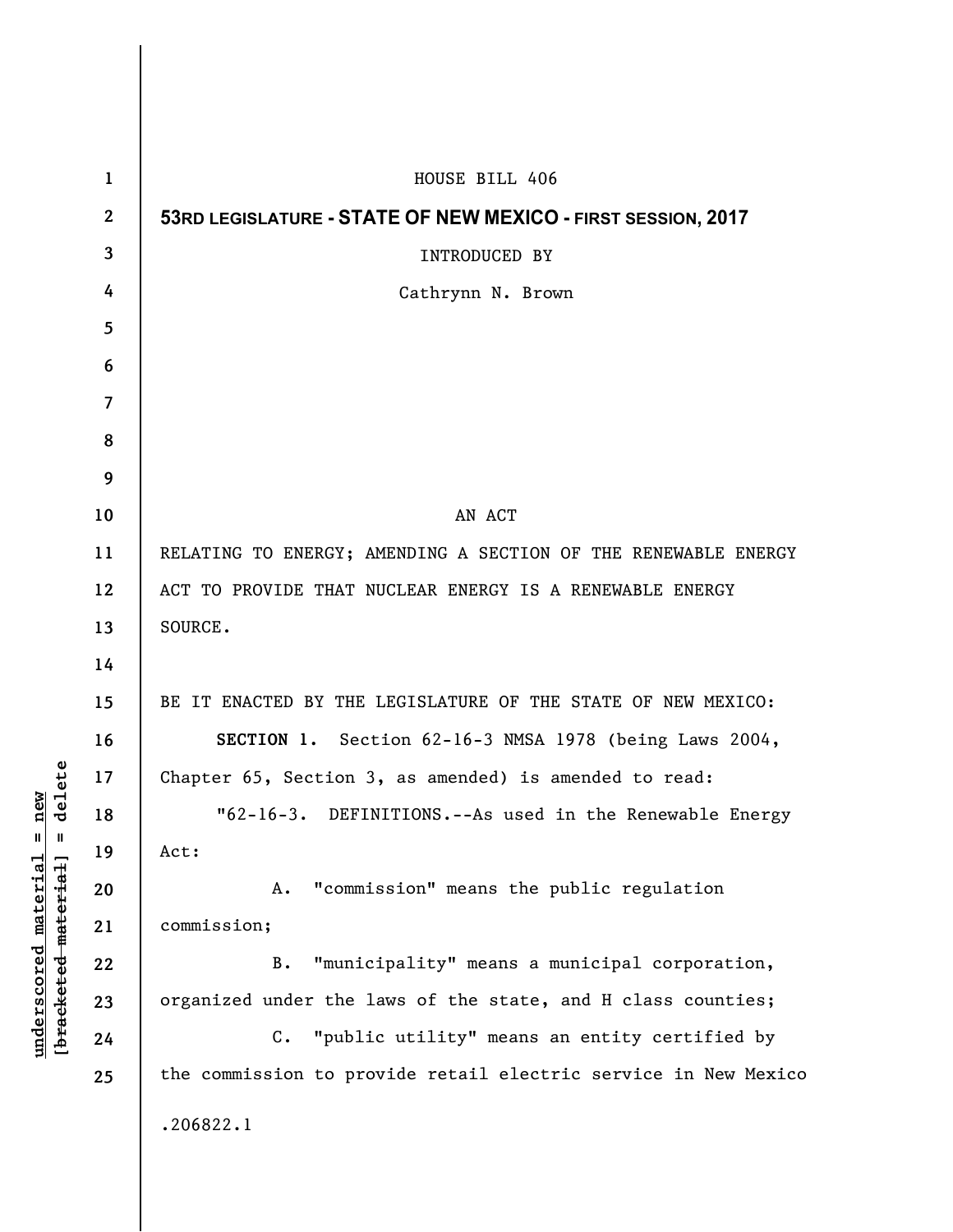**1 2**  pursuant to the Public Utility Act but does not include rural electric cooperatives;

**3 4 5 6 7**  D. "reasonable cost threshold" means the cost established by the commission above which a public utility shall not be required to add renewable energy to its electric energy supply portfolio pursuant to the renewable portfolio standard;

**9 10 11**  (1) generated by use of low- or zero-emissions generation technology with substantial long-term production potential; and

E. "renewable energy" means electric energy:

**12 13**  (2) generated by use of renewable energy resources that may include:

**14 15**  (a) solar, wind, nuclear and geothermal resources;

**16 17**  (b) hydropower facilities brought in service after July 1, 2007;

(c) fuel cells that are not fossil fueled; and

**20 21 22 23 24**  (d) biomass resources, such as agriculture or animal waste, small diameter timber, salt cedar and other phreatophyte or woody vegetation removed from river basins or watersheds in New Mexico, landfill gas and anaerobically digested waste biomass; but

(3) does not include electric energy generated .206822.1

 $- 2 -$ 

**18** 

**19** 

**25** 

**8**